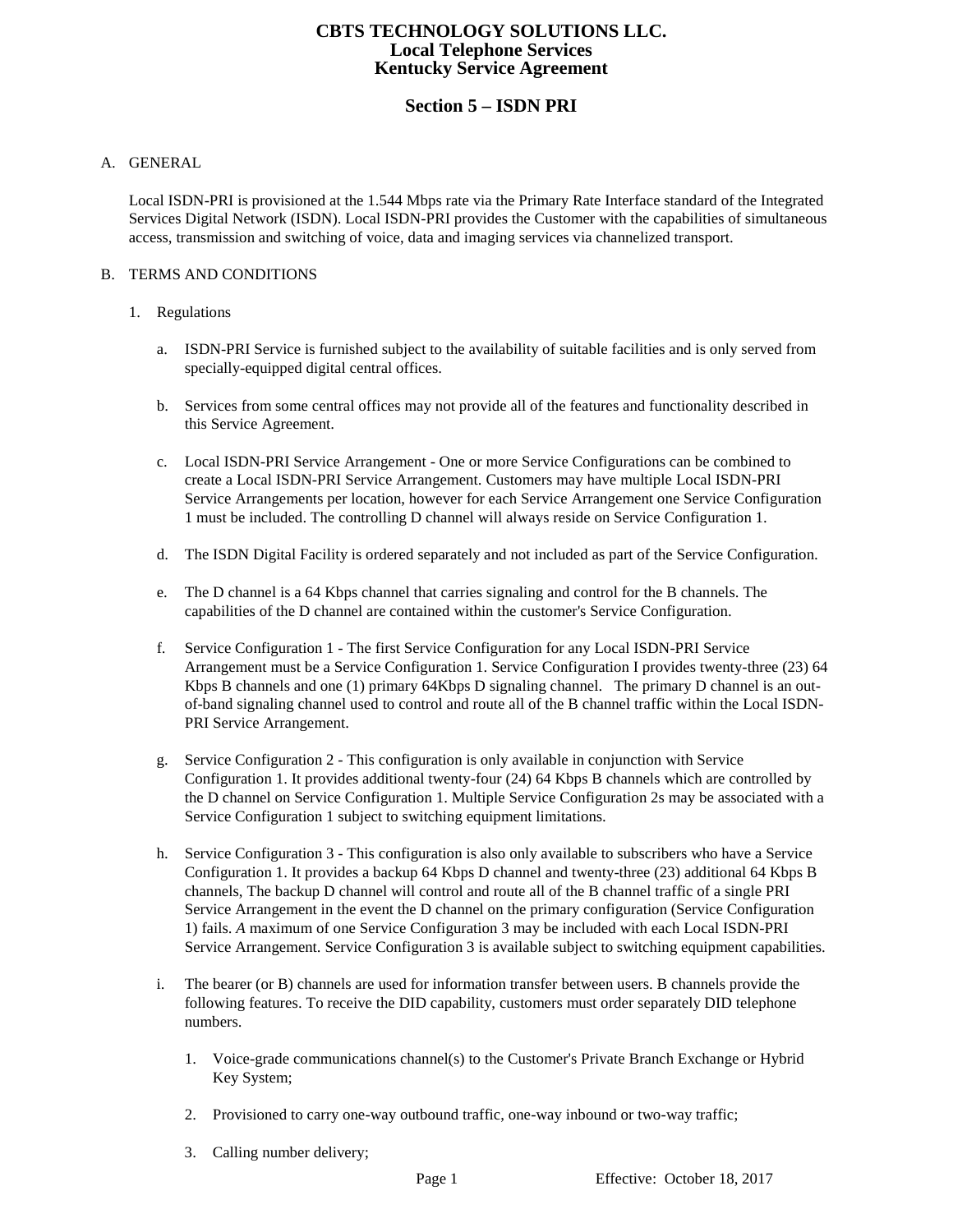# **CBTS TECHNOLOGY SOLUTIONS LLC. Local Telephone Services Kentucky Service Agreement**

# **Section 5 – ISDN PRI**

- 4. Hunting
- 5. DID service which provides the Customer with a single digital connection which can carry oneway inbound traffic.
- j. Service is furnished subject to the availability of suitable facilities and is only served from speciallyequipped digital central offices.
- k. Service from some central offices may not provide all of the features and functionality described in this Service Agreement.
- l. This Service is offered under the Variable Term Payment Plan (VTPP). The VTPP rates are payable over a period selected by the customer from those available. Regulations pertaining to the VTPP can be found in Section 2. Early termination charges may apply to variable term contracts as shown below.
- m. The minimum service period for is twelve months.
- n. Early Termination
	- 1. If Customer removes an ISDN PRI from service prior to the expiration of the term hereof, Customer will pay to the Company a termination charge equal to all monthly charges for such ISDN PRI for which Customer would have been responsible had Customer not removed such ISDN PRI.
	- 2. If nonrecurring charges associated with the installation of a ISDN-PRI Service are waived and the service is then terminated prior to completion of the 12-month minimum service period or the VTPP (Variable Term Payment Plan) contract period, the customer will become liable for payment of the waived charges.

Commission approval of the termination liability for ISDN-PRI contracts, as described above, is not intended to indicate that the Commission has approved or sanctioned any terms or provisions contained therein. Signatories to such contracts shall be free to pursue whatever legal remedies they may have should a dispute arise.

2. Optional Features

Optional Features: In addition to providing Local Exchange Services specified above, Local ISDN- PRI can be configured to support the following optional advanced ISDN features where technically available:

- a. Remote Call Forwarding (RCF): RCF allows all calls dialed to a telephone number equipped for RCF service to be automatically forwarded to another dialable telephone number.
- b. Overflow Routing: Overflow routing allows the redirection of incoming calls based on customer conditions of either "all trunks busy" or disaster-based service outages.
- c. Direct Inward Dialing service includes the central office switching equipment necessary for inward dialing from the central office directly to stations associated with the customer premises switching equipment. DID service is furnished from a Company central office on trunk lines (excluding Foreign Exchange, WATS and foreign central office service) to customer premises switching equipment equipped for compatible DID operations. DID Numbers can be obtained in blocks of 20 numbers.